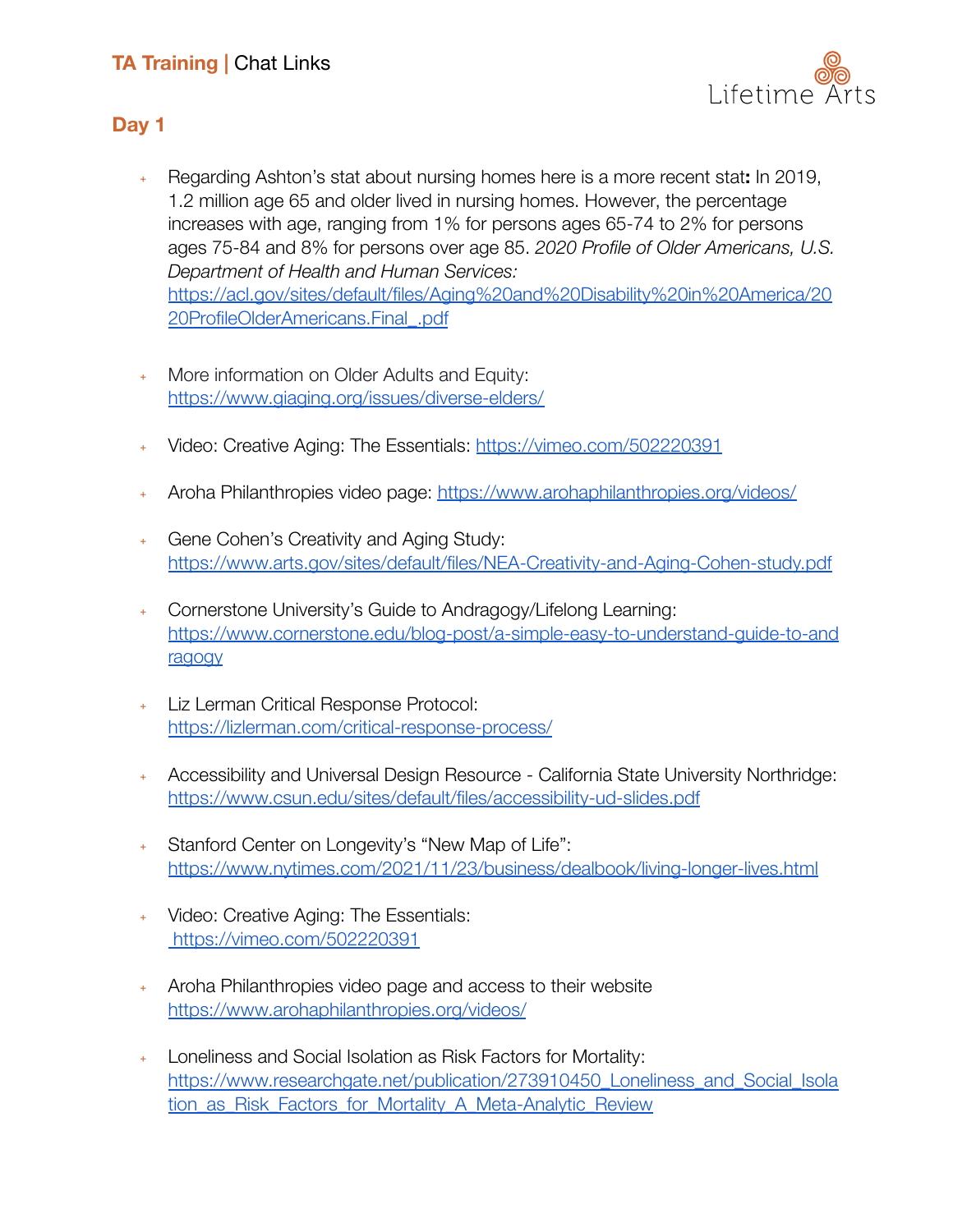

- ﹢ CDC Loneliness and Social Isolation Linked to Serious Health Conditions: <https://www.cdc.gov/aging/publications/features/lonely-older-adults.html>
- ﹢ Best Practices in Intergenerational Arts Education Program Design (PDF): [https://creativeagingportal.org/wp-content/uploads/Intergenerational-Programs-PD](https://creativeagingportal.org/wp-content/uploads/Intergenerational-Programs-PDF.pdf) [F.pdf](https://creativeagingportal.org/wp-content/uploads/Intergenerational-Programs-PDF.pdf)

#### Resources:

- + Cohen, Gene. (2006, April). The Creativity and Aging Study: The Impact of Professionally Conducted Cultural Programs on Older Adults, Final Report. [https://creativeagingresource.org/resource/the-creativity-and-aging-study-the-impa](https://creativeagingresource.org/resource/the-creativity-and-aging-study-the-impact-of-professionally-conducted-cultural-programs-final-report/) [ct-of-professionally-conducted-cultural-programs-final-report/](https://creativeagingresource.org/resource/the-creativity-and-aging-study-the-impact-of-professionally-conducted-cultural-programs-final-report/)
- + U.S. Census Bureau. (2017). 2017 National Population Projections Tables: Main Series. Retrieved from: [https://www.census.gov/data/tables/2017/demo/popproj/2017-summary-tables.ht](https://www.census.gov/data/tables/2017/demo/popproj/2017-summary-tables.html) [ml](https://www.census.gov/data/tables/2017/demo/popproj/2017-summary-tables.html)
- + Espinoza, Robert. (n.d.). M*eeting the needs of elders of color and LGBT elders.* Grantmakers in Aging. Retrieved from: <https://www.giaging.org/issues/diverse-elders/>

## **Day 2**

- Interesting stat from the Pew Research Center: Around 73% of older adults 65 and up use the internet, and the number is growing. But this demographic skews to the younger, more affluent end of the spectrum. There are of course also major systematic barriers to tech accessibility - broadband, lack of equipment, affordability of devices, etc. But the Pew study also revealed that older adults often feel intimidated by technology and really benefit from help from others to get online. [https://www.pewresearch.org/fact-tank/2021/04/02/7-of-americans-dont-use-the-i](https://www.pewresearch.org/fact-tank/2021/04/02/7-of-americans-dont-use-the-internet-who-are-they/) [nternet-who-are-they/](https://www.pewresearch.org/fact-tank/2021/04/02/7-of-americans-dont-use-the-internet-who-are-they/)
- ﹢ Older Adults Technology Services now part of AARP: <https://oats.org/> [https://seniorplanet.org/](https://oats.org/)
- + Tool for finding low cost broadband: <https://agingconnected.org/>
- ﹢ Example of phone dance programs for older adults: <http://www.dvpnyc.org/phone-classes/>